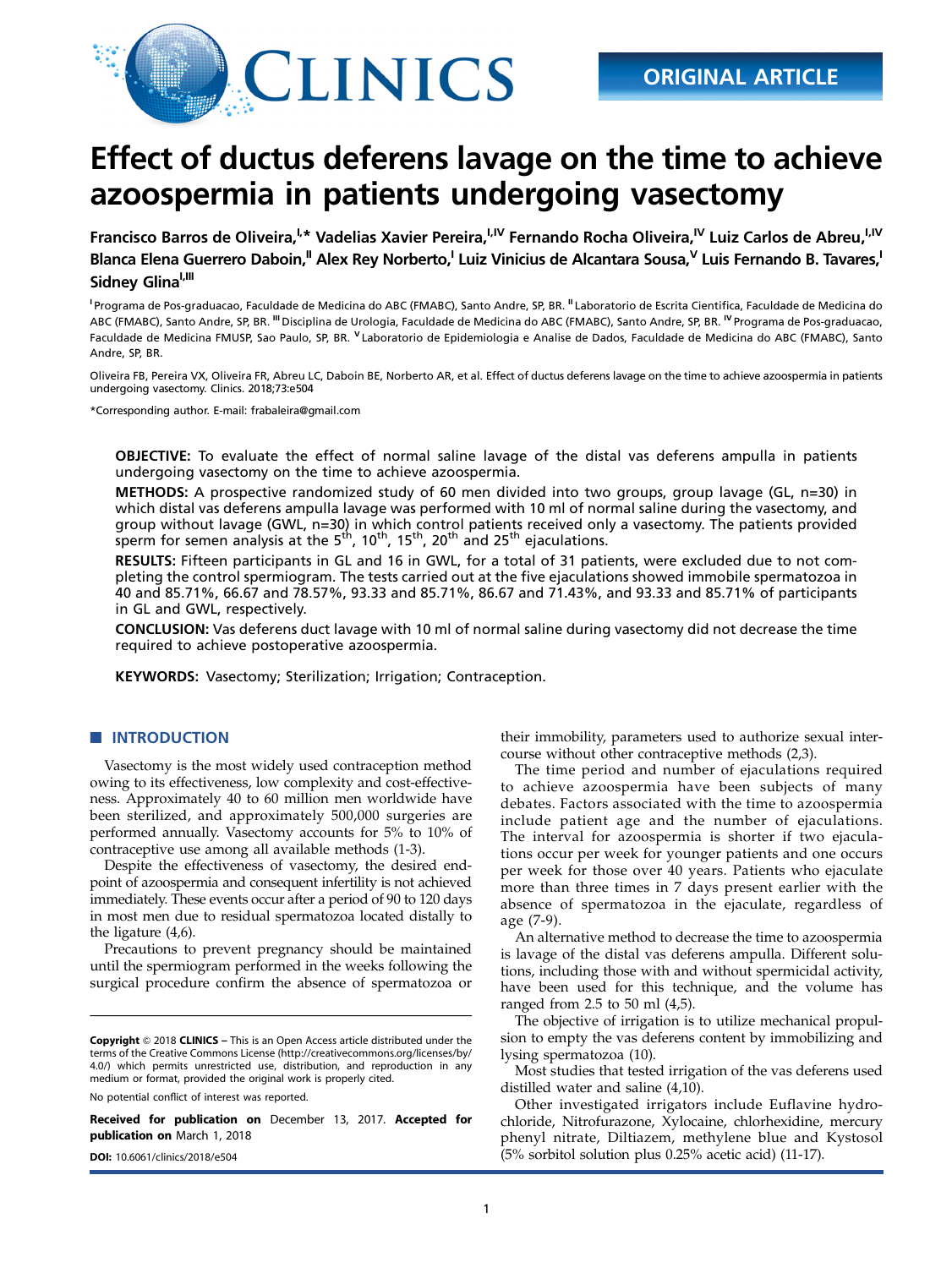CLINICS 2018;73:e504

The results of irrigation of the vas deferens at the time of vasectomy are not consistent, which has made it a topic of much discussion (9,11,13,18).

Irrigation of the vas deferens with distilled water immobilizes and lyses spermatozoa by osmosis, and several authors have tested volumes between 5 and 50 ml. A study performed with two groups of patients, those who underwent vasectomy without irrigation (n=87) and those who underwent vasectomy with irrigation (n=76), obtained a mean time to the absence of spermatozoa of 26.4 and 28.6 weeks, respectively, with no significant difference between groups. In the 40th week, the persistence of spermatozoa was 22% among patients who did not receive irrigation and 26% among those who did undergo irrigation (19).

The use of 0.9% saline solution at volumes ranging from 20 to 50 ml for irrigation of the vas deferens ampulla resulted in 8.92, 8.65 and 2.17 thousand spermatozoa/ml in spermiograms after 2, 6 and 12 weeks, respectively, whereas the corresponding values were 2.8, 1.3 and  $0.2 \times 10^6$  spermatozoa/ ml in patients who did not receive irrigation. There were no statistically significant differences between techniques (4,5).

A study comparing patients who underwent vasectomy with irrigation with distilled water or 9 g/L saline solution after 16 weeks showed azoospermia in 100% of men (n=42) that underwent irrigation with distilled water, in 88.1% of men (n=37) irrigated with saline solution and in 26.2% of men (n=11) who did not undergo irrigation. There was a significant difference between the distilled water and saline solution groups (20).

Euflavine causes mutations in DNA and RNA and has spermicidal activity. Studies of vas deferens irrigation have compared 2 to 5 ml of Euflavine at a 1/100 or 1/1000 dilution with 5 ml of distilled water. The results showed complete elimination of spermatozoa after a mean of 11 ejaculations for distilled water and of 5.5 ejaculations for Euflavine (11).

Aqueous chlorhexidine crosses the spermatic membrane and alters its integrity, leading to cell lysis. A previous study evaluated three groups of patients: 1, vasectomy only; 2, vasectomy and irrigation with 5 ml of distilled water; and 3, vasectomy and irrigation with 5 ml of chlorhexidine at a 1/5000 dilution. The spermiogram results in the sixth week showed 59%, 28% and 7% persistence of immobile spermatozoa in groups 1, 2, and 3, respectively (14).

Nitrofurazone inactivates enzymes involved in cellular energy generation. Irrigation with 3 ml of 0.1% nitrofurazone led to 90% sperm immobility in the spermiogram of the second ejaculation (12).

Xylocaine inhibits depolarization and suppresses neural activity. The use of 10 ml of 2% xylocaine for vas deferens lavage in 1000 patients resulted in 86% immobile spermatozoa on the fourth day after surgery and 100% immobility in the sixth week (13).

Mercury phenyl nitrate, which exerts spermicidal activity by abrasion, was used at a 2% concentration for vas deferens irrigation at volumes of 2.5 and 5.0 ml. After 14 days, 35 of 48 patients showed azoospermia or immobile spermatozoa (15).

Kystosol is a dehydrating and abrasive solution; 20 ml of Kystosol was used for vas deferens irrigation, and patients who had undergone vasectomy without irrigation (n=70) or with irrigation (n=20) were compared. Spermiograms 2 weeks after surgery showed immobile spermatozoa in 2% of the individuals without irrigation and in 25% of those with irrigation. Two months later, these percentages were 44% and 90%, respectively.

After 3 months, the azoospermia rate was 91% in nonirrigated group and 100% in the group that underwent Kystosol irrigation (17).

Studies have assessed different substances at varying volumes, but the results are controversial, and it is unclear whether irrigation should be incorporated into the vasectomy procedure to accelerate the time to achieve azoospermia. Therefore, we considered it justifiable to carry out this study.

The aim of this study was to evaluate the effect of ductus deferens lavage on the time required to achieve azoospermia in patients who underwent vasectomy.

#### **NETHODS**

This study is a prospective, randomized trial. Randomization was conducted in the waiting room preceding surgery. Data on the participants were placed inside small envelopes in a box, giving each participant the same chance of being in the vasectomy group with lavage (GL) or the vasectomy group without lavage (GWL).

The selected patients were enrolled in the Family Planning Program of the municipalities of Itupeva and Ibiúna, São Paulo, and all participants had been approved for a vasectomy. Patient approval was obtained after they were interviewed and evaluated by a psychologist and nurses working within the program, and patients were informed of all available contraceptive methods.

This project was approved by the Research Ethics Committee of the School of Medicine of ABC under protocol number 077365/2013.

The inclusion criteria were full civil capacity, over 25 years of age or at least two living children, and the completion of a 60-day period between the manifestation of the desire to undergo a vasectomy and the surgery to ensure sufficient time to reflect upon alternative contraceptive options.

Patients who did not agree to control spermiograms; those with scrotal sack damage, other trauma or neoplasia; and those with a prior failed vasectomy were excluded from the study. Data were collected from May 2015 until February 2016.

Initially, 60 individuals were included, but 31 patients were excluded after surgery (15 in GL and 16 in GWL) as they failed to undergo a control spermiogram, even though they had previously agreed to do so. Therefore, the final study sample included 29 patients who were divided into two groups: 15 participants in GL and 14 in GWL.

#### Surgical technique

For GWL, the established vasectomy technique was used (resection and ligation of the vas deferens). The operation was conducted in a surgical center under standard local anesthesia (5 ml of 2% liquid Xylocaine without a vasoconstrictor).

A  $2 \times 2$  cm area of the wall of the anterolateral and superior scrotal hemi-sac was anesthetized, starting with the right and then proceeding with the left. A 1-cm incision was made along the anatomical planes for exposure, and 2-cm resections were introduced in the right and left deferens.

Double ligatures were made in the proximal and distal segments using cotton thread  $(n^{\circ}. 2.0)$ . Hemostasis was reviewed, and access sutures were used.

For the vasectomy procedure in GL, the protocol followed the same steps as described above but also included lavage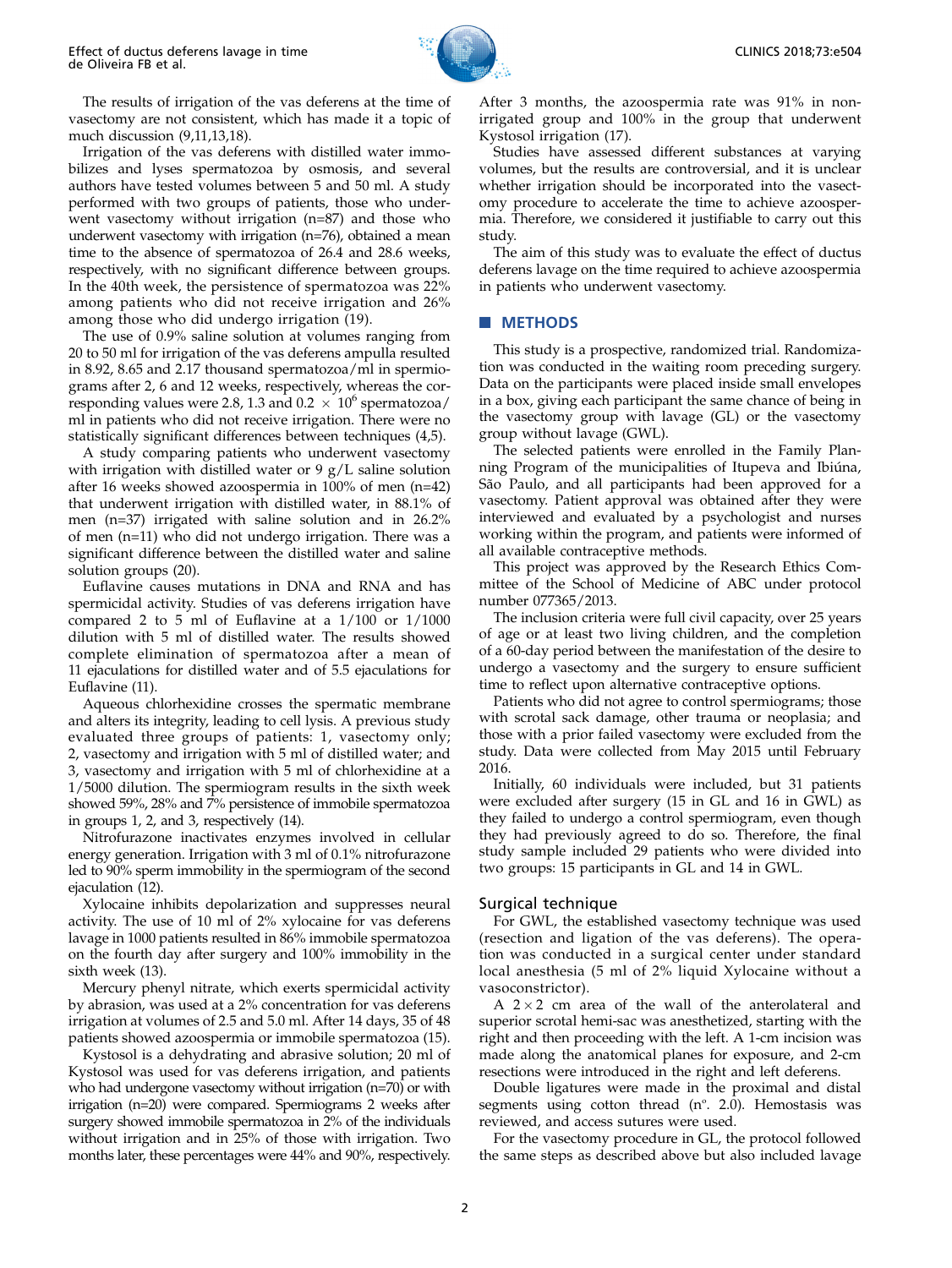

Table 1 - Average patient age and mean time between the first and last spermiograms.

|                                              | <b>Group with Lavage</b><br>Mean $(SD)$ (n=15) | <b>Group without Lavage</b><br>Mean $(SD)$ (n=14) | n'    |
|----------------------------------------------|------------------------------------------------|---------------------------------------------------|-------|
| Age (years)                                  | 39.8 (8.53)                                    | 37.57 (5.93)                                      | 0.498 |
| Time between the first and last tests (days) | 56.2 (32.12)                                   | 80.14 (61.1)                                      | 0.370 |

SD, Standard deviation;  $p^*$ , Mann-Whitney or t test.

Table 2 - Comparison between the number of patients who showed an absence of spermatozoa or the presence of immobile spermatozoa.

|        |                              | <b>Vasectomy Technique</b>           |                                     |                                    |          |  |
|--------|------------------------------|--------------------------------------|-------------------------------------|------------------------------------|----------|--|
|        |                              | <b>Group with Lavage</b>             |                                     | <b>Group without Lavage</b>        |          |  |
|        | Without<br>spermatozoa n (%) | With immobile<br>spermatozoa n $(%)$ | <b>Without</b><br>spermatozoa n (%) | With immobile<br>spermatozoa n (%) | $p^*$    |  |
| Exam 1 | 6(40)                        | 9(60)                                | 12 (85.71)                          | 2(14.29)                           | $0.011*$ |  |
| Exam 2 | 10 (66.67)                   | 5(33.33)                             | 11 (78.57)                          | 3(21.43)                           | 0.474    |  |
| Exam 3 | 14 (93.33)                   | 1 (6.67)                             | 12 (85.71)                          | 2(14.29)                           | 0.501    |  |
| Exam 4 | 13 (86.67)                   | 2(13.33)                             | 10 (71.43)                          | 4 (28.57)                          | 0.311    |  |
| Exam 5 | 14 (93.33)                   | 1 (6.67)                             | 12 (85.71)                          | 2(14.29)                           | 0.501    |  |

\* Chi-square test

of the vas deferens. Lavage was performed by catheterization of the distal segment of each channel using a nontoxic, plastic 10 cc disposable syringe and one of two polyethylene catheters: Becton Dickinson Angiocath 22 G  $\times$  1 (0.9  $\times$  25 mm; flow rate 28 ml/min) and 24 G  $\times$  0.7 (0.7  $\times$  19 mm; flow rate 17 ml/min). The catheter was chosen according to the length of the vas deferens segment (varied from 2 to 3 mm) and was connected from the syringe to the catheter. The connection was digitally fixed. The patient was informed when irrigation was initiated, and irrigation was performed under moderate and gradual pressure to avoid the development of lesions. The average time for irrigation was 60 s, which corresponded with a slower rate than the catheter flow so that discomfort and the sensation of needing to urinate generated by the passage of liquid could be controlled by the study participant. Irrigation was performed with 10 ml of a 0.9% saline solution.

After irrigation, the catheters in the segments were gently removed, and the respective ligations were made. Hemostasis was reviewed, and access sutures were used.

## Spermiogram

After the vasectomy, the patients returned on postoperative day 7 and were instructed to perform a total of five spermiograms at predetermined moments, namely, the 5th, 10th, 15th, 20th and 25th ejaculations.

Participants received a sterile, wide-mouthed, sealed glass container to be opened at the time of ejaculation. The participants were taken to an isolated laboratory room where, after washing their hands, they were requested to collect a semen sample through masturbation and then immediately deliver the sample for analysis.

All samples were analyzed by the same laboratory technique (21) involving a Neubauer chamber for cell counting and optical microscopy at 200X magnification. For each sample, 25 fields within 16 smaller fields, for a total of 400 fields, were counted to verify the presence or absence of spermatozoa.

## Statistical analysis

For quantitative variables, descriptive statistics were used to describe and summarize the data. These included an

assessment of the normal distribution and variability of the data, as well as the mean and standard deviation.

The Shapiro-Wilk test was used to verify the normal distribution of the data. To compare age and the mean time between the first and last exams between groups, Student's t-test and the Mann-Whitney test were applied according to the normality of the data. The chi-square test was used to compare groups based on the frequencies of successes and failures of individuals at each examination.

For this study, the significance level was set at 5%. All statistical analyses were conducted using SPSS version 22.

## **RESULTS**

Table 1 presents the mean patient age and the mean time between the first and last spermiograms in GL and GWL. No statistically significant differences in any variable were observed between groups.

In every spermiogram analyzed from the 5th ejaculation following vasectomy with or without irrigation onward, either azoospermia or the presence of immobile spermatozoa was recorded. Table 2 shows the number of patients in GL and GWL who produced samples without spermatozoa or with immobile spermatozoa. There was a significant difference between groups for the  $5<sup>th</sup>$  ejaculation only, for which 12 patients in GWL and six in GL showed azoospermia  $(p=0.011)$ .

Spermiograms of two (13.33%) and four (28.57%) individuals from GL and GWL, respectively, showed residual spermatozoa after none had been observed in the previous examination.

When the frequencies of azoospermia among individuals in each group were compared according to examination number, there was an increased frequency of azoospermia in GL compared to GWL at each exam (Figure 1). Only exam 1 showed a statistically significant difference that favored GWL, as shown in Table 2.

## **NUMBER** DISCUSSION

The study describes the effect of distal vas deferens lavage on the time to achieve sterilization in patients undergoing vasectomy. The literature includes reports on research in the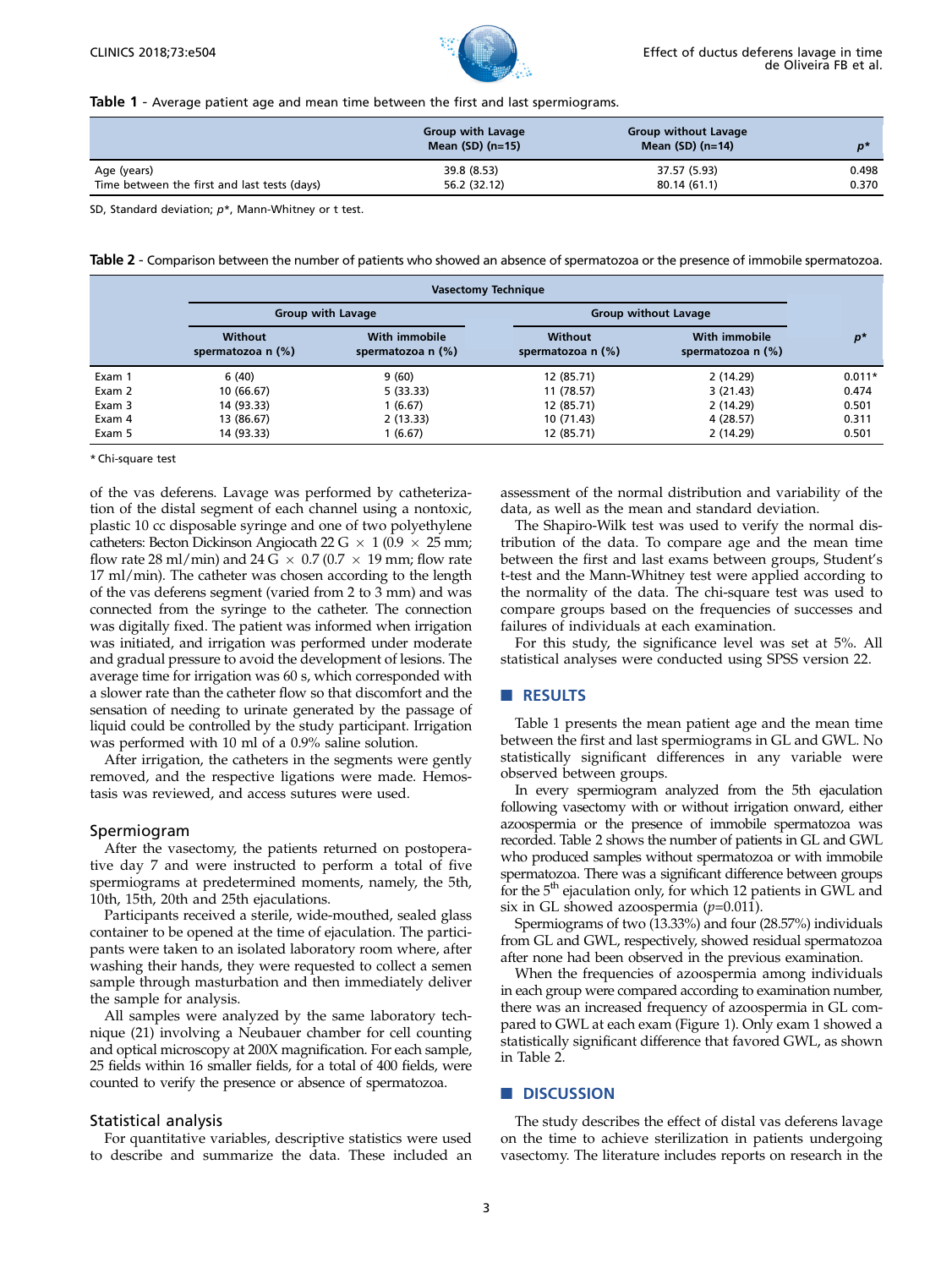

Figure 1 - Number of individuals who presented with azoospermia at each exam.

United States, England, Italy, and India, but similar studies have not been reported in Latin American countries, especially in Brazil.

Sterility does not occur immediately following the procedure. Residual spermatozoa are ejaculated for weeks or months, independent of technique (18).

The time required to achieve sterility ranges from the third to the fourth month after surgery, and an estimated 20 ejaculations are required (16,17).

Vas deferens irrigation using distilled water was compared with that using saline solution, and significant differences between groups were found in regard to the azoospermia rate at week 8 (38.1% versus 0%), week 12 (100% versus 30.9%) and week 16 (100% versus 88.1%) (20).

A study involving 906 patients found a difference according to technique and concluded that vas deferens lavage accelerates azoospermia from 20% to 30% (22). Therefore, such lavage offers the option to avoid the longer-term use of alternative contraceptive methods.

The results of this research would likely be more impressive if the number of participants was higher, which would enable additional analyses to associate irrigation of the distal vas deferens ampulla with the absence of spermatozoa and earlier sterilization.

This work employed five exams at standardized times, namely, the  $5<sup>th</sup>$ ,  $10<sup>th</sup>$ ,  $15<sup>th</sup>$ ,  $20<sup>th</sup>$  and  $25<sup>th</sup>$  ejaculations after surgery. The mean time to azoospermia was 56.2 days (SD 32.12 days) in GL and 80.14 days (SD 61.1 days) in GWL, as shown in Table 1.

A statistically significant difference between groups was observed in the first exam, in which a larger number of individuals in GWL showed a lack of spermatozoa. However, this result could have been affected by self-reporting of the number of ejaculations before each exam, although the two groups received the same guidelines and requests for the number of spermiograms. The time between ejaculations and laboratory attendance were independent variables that may have generated inequality under predetermined conditions.

In regard to studies that have assessed the use of irrigation, different definitions of postoperative sterility have been used. Studies generally define intervention success as the absence of spermatozoa in two consecutive samples, even if they are present in later analyses.

Other definitions for azoospermia do not include the number of residual spermatozoa but are based on an evaluation of immobility alone or on the results of two consecutive tests, even though one study reported the presence of 10,000 up to 100,000 immobile spermatozoa (23).

In this research, success was defined as azoospermia. When spermatozoa were found, they were immobile, as reported in other publications (19). This finding has been reported in physiological studies on the content of the vas deferens following vasectomy (24,25).

Among vasectomy patients, 0.3% to 13% present with mobile spermatozoa in the first spermiogram after vasectomy (26), indicating that technical error or recanalization may have occurred. Knowledge about immotile spermatozoa is limited, as it remains unclear whether they can lead to pregnancy or if their presence is a sign of permeability of the vas deferens ampulla (27).

The persistence of immobile spermatozoa is a known phenomenon (27) that was seen in this work.

Philp et al. did not report any cases of gestation in the 2% of men that had persistent spermatozoa  $(<10,000/ml)$  (23).

Davies et al. reported no gestation after azoospermia in their series, and sperm remained in  $150$  men  $\left($  <  $10,000$ /ml) at a follow-up of 3 years (28).

Edwards and Farlow achieved infertility in 200 individuals with persistent immobile sperm, of which 30 patients had counts of 500,000/ml and two had counts of 1,000,000/ml (29).

Spermatozoa were observed in this study, as shown in Table 2, but they were immobile, as reported in other studies (16,19,24).

Eisner et al. observed persistence for up to 70 days (30).

This study observed persistence until the 25th ejaculation: 13.33% persistence in GL and 28.57% in GWL.

Several centers have reported that persistence ranges from 0.8% to 2.4% (31).

Dirk and Edwards reported persistence rates of 33% and 42%, respectively, and the time to achieve azoospermia was 12 and 14 weeks, respectively, with a follow-up of 10 months (27).

O'Brien et al. reported the reappearance of spermatozoa 12 months after vasectomy with a count of  $\langle 10,000/ml (32)$ .